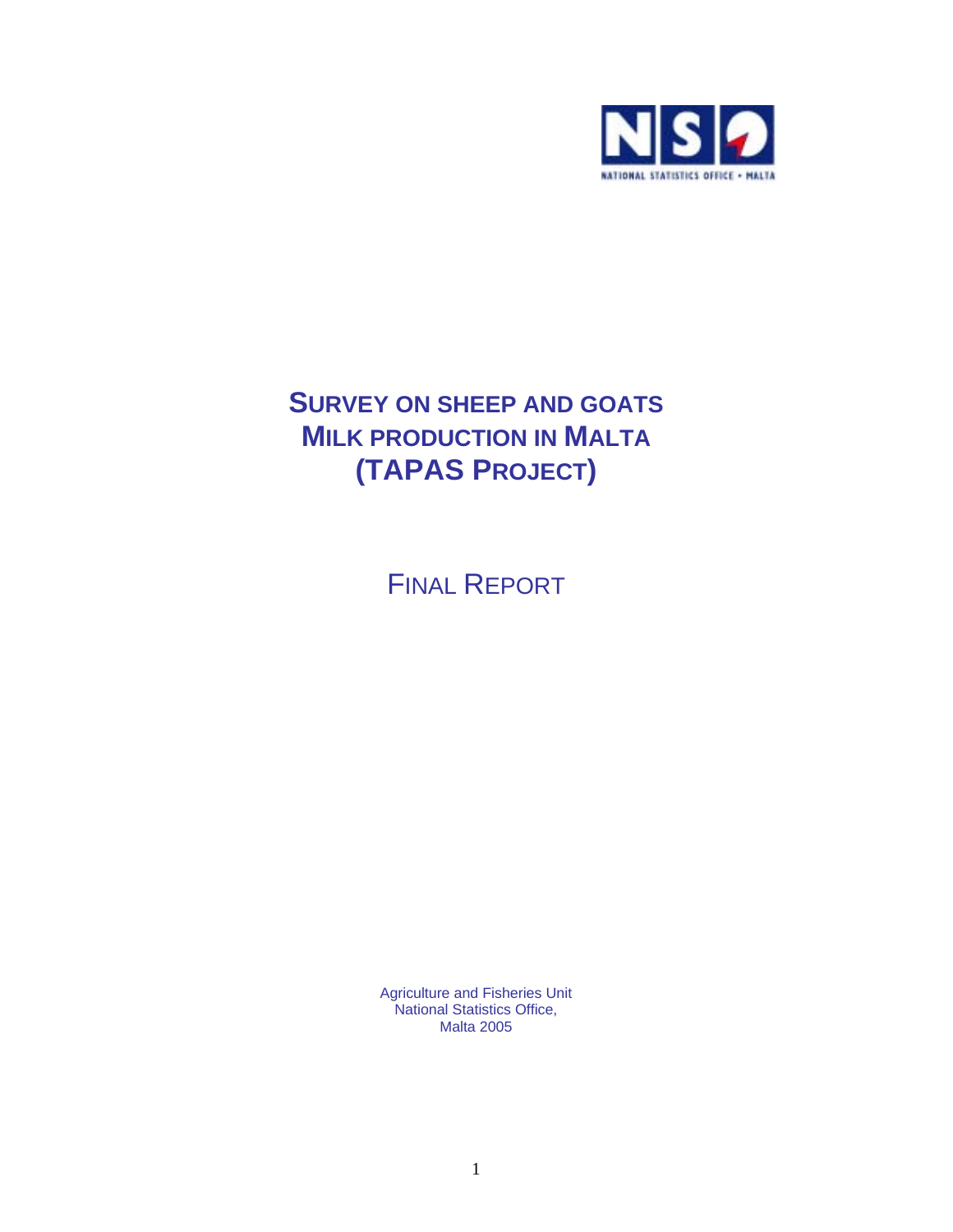# **CONTENTS**

| 1              |     |                                           |
|----------------|-----|-------------------------------------------|
|                | 1.1 |                                           |
|                | 1.2 |                                           |
| $\overline{2}$ |     |                                           |
|                | 2.1 |                                           |
|                | 2.2 |                                           |
|                | 2.3 |                                           |
|                | 2.4 |                                           |
|                | 2.5 |                                           |
| 3              |     |                                           |
|                | 3.1 | Findings on structure of the holdings14   |
|                | 3.2 |                                           |
|                | 3.3 | Comparison with administrative sources 18 |
| 4              |     |                                           |

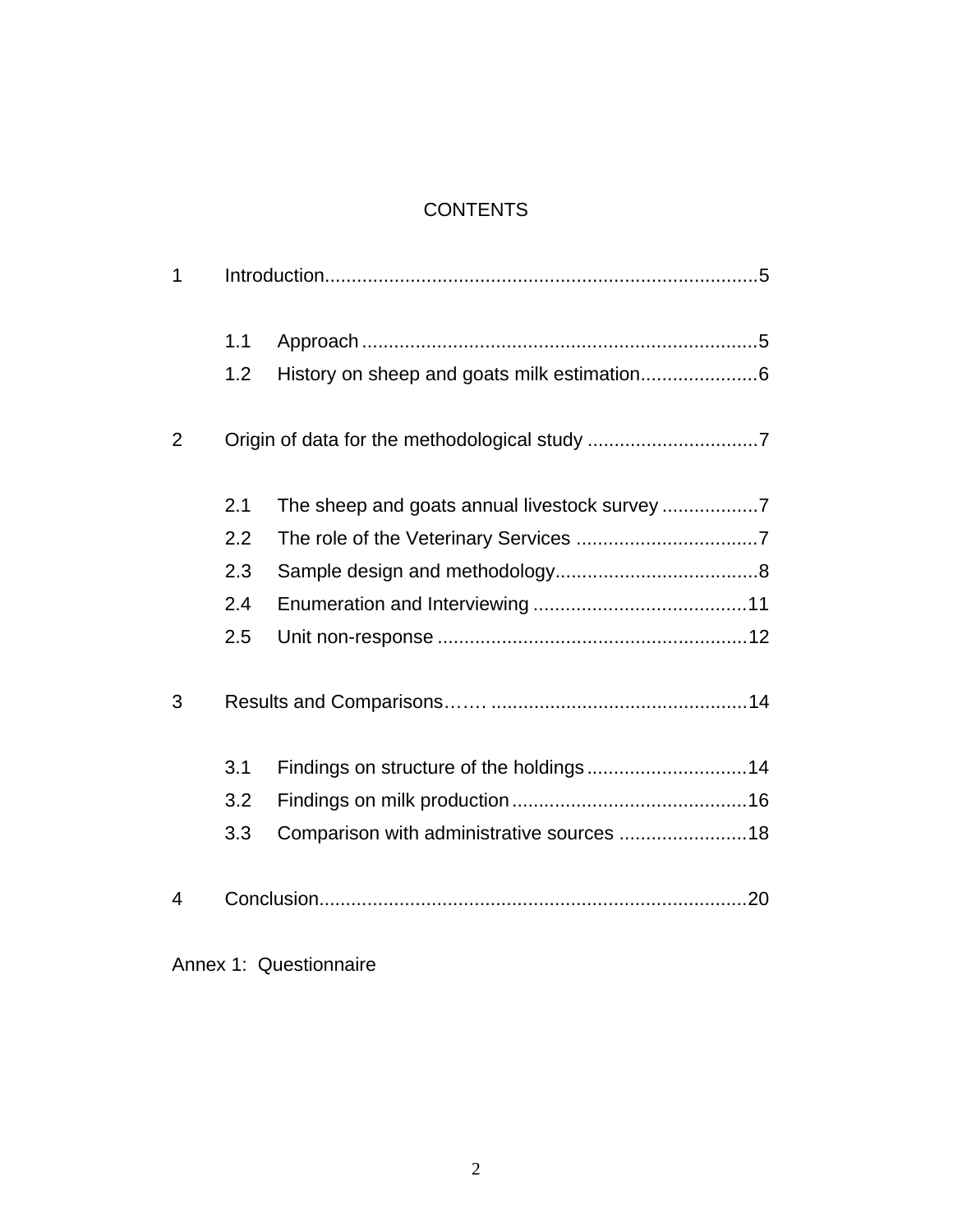# TABLES AND GRAPHS

# TABLES

| Table 1: | Stratification of sheep and goat holdings by herd size 9 |
|----------|----------------------------------------------------------|
| Table 2: | Initial sample design and weighting using                |
| Table 3: | Final weighting of holdings actually surveyed13          |
| Table 4: |                                                          |
| Table 5: | Total milk production by herd size of milking sheep15    |
| Table 6: | Total milk production by herd size of milking goats16    |
| Table 7: | Utilisation of sheep's milk production by herd size17    |
| Table 8: | Utilisation of goat's milk production by herd size 18    |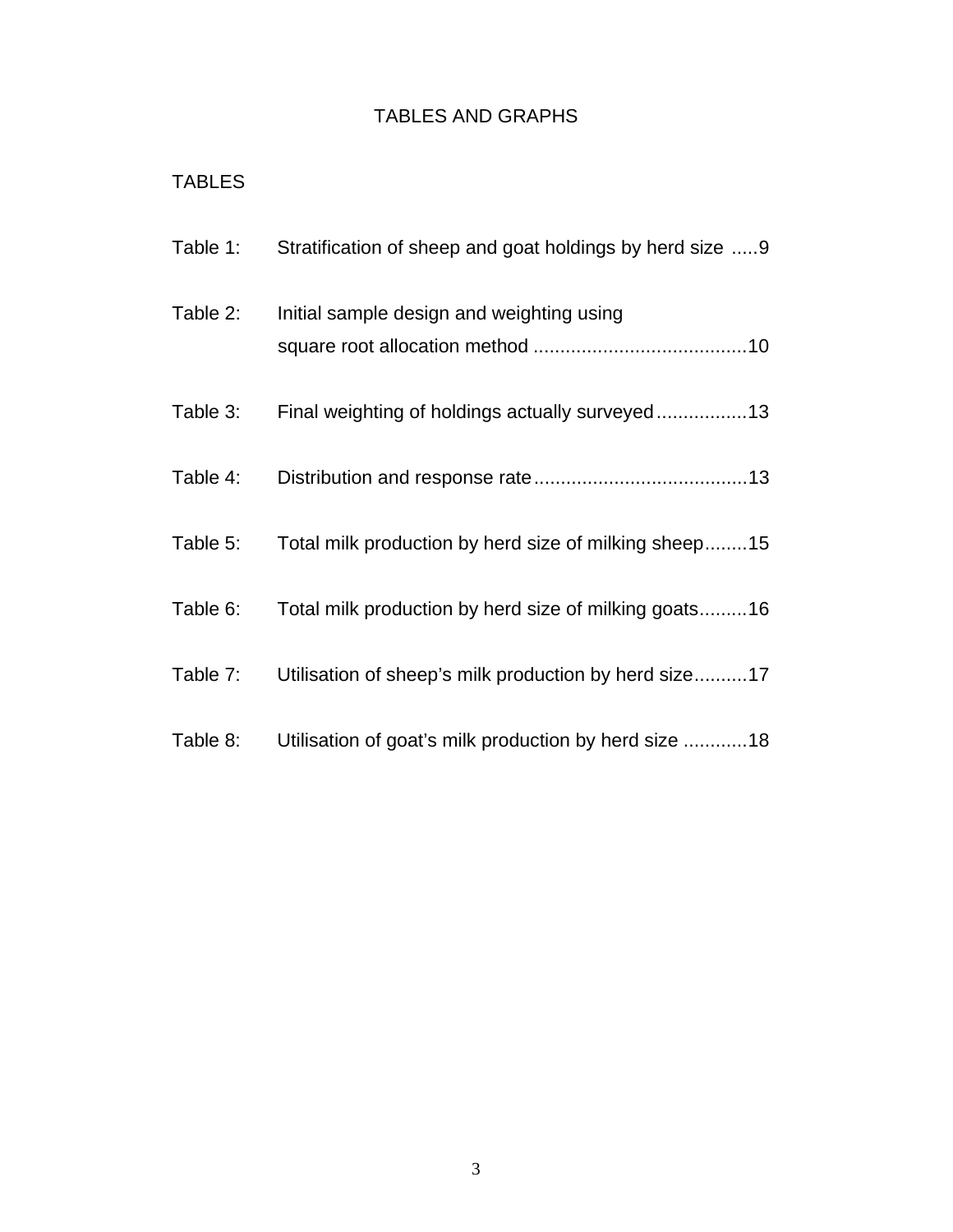# GRAPHS

| Graph 1: | Distribution of holdings by type of milking activity15   |
|----------|----------------------------------------------------------|
|          | Graph 2: Comparison of sheep and goats milk production19 |
|          | Graph 3: Comparison of milking sheep and milking goats20 |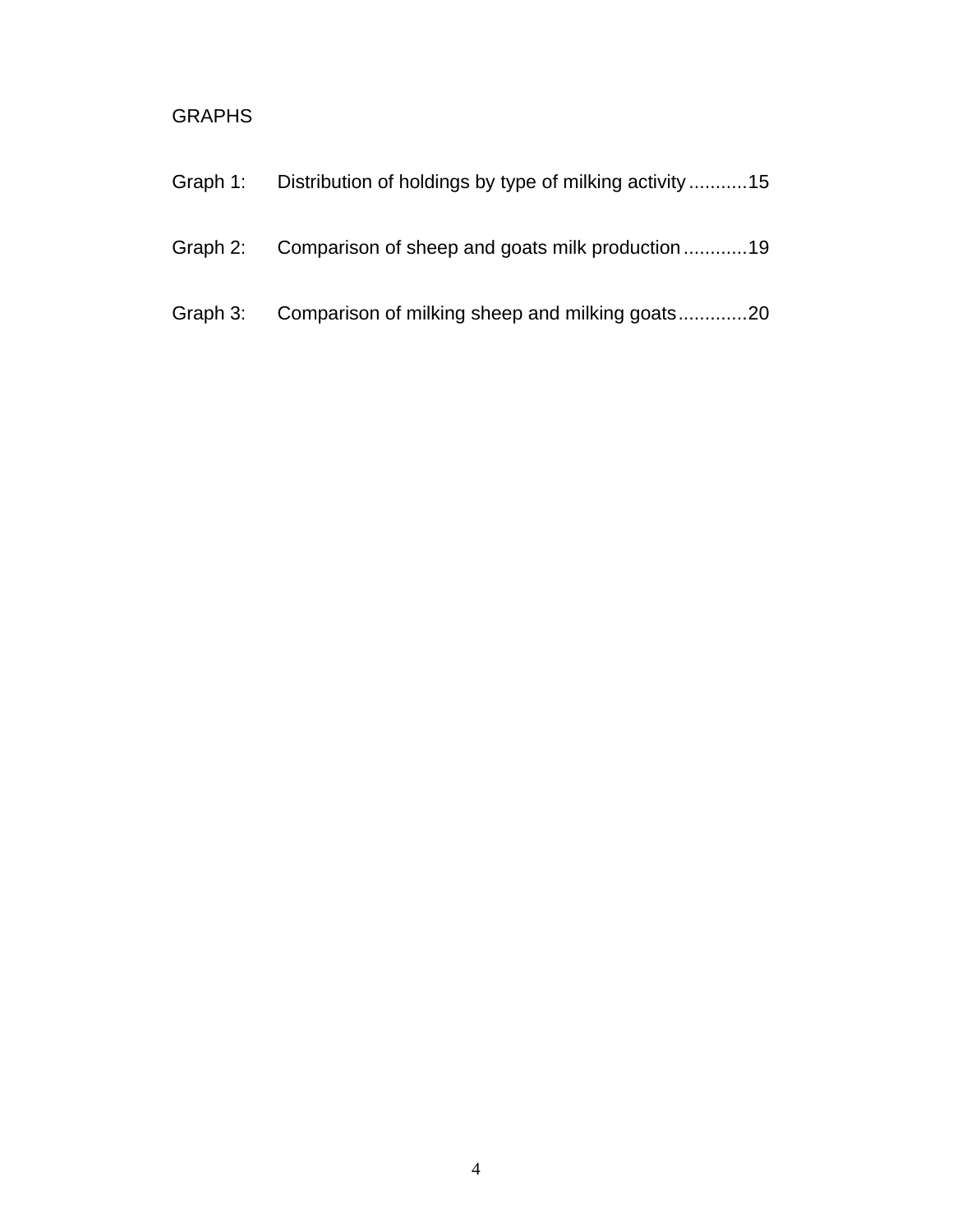## **1 Introduction**

Way back in July 2003, during the ASA Committee Meeting, Eurostat informed Acceding Countries that it was possible to finance actions to improve milk statistics. Malta took up the offer and an official request, together with an action plan, was sent to Eurostat on the 29<sup>th</sup> July 2003. Several projects, including Malta's application, were approved by Doc. ESTAT/CPSA/429 during the Committee Meeting of the 6<sup>th</sup> July, 2004. The formal approval of the work program was officially granted on the 3<sup>rd</sup> December, 2004.

# **1.1 Approach**

The main objective of statistics is to provide timely, accurate and reliable information for planning and policy purposes within a local and global context.

The aim of this TAPAS action was to compile baseline data that would lay solid foundations for future milk statistics estimations. A methodological description on the history of sheep and goats milk production estimates will be explained. Also, the methodology used in the current compilation using a scientific and statistical approach will be dealt with. Finally, within this report, the NSO will be analyzing the results of the study carried out and will make comparisons to previous compilations in this area.

With the ever increasing demand for statistics, the burden on the respondents has increased immensely. However, this should be kept to a minimum and where reliable administrative sources are available, this should compliment or replace direct interviewing as long as it satisfies the requisites of statistics.

5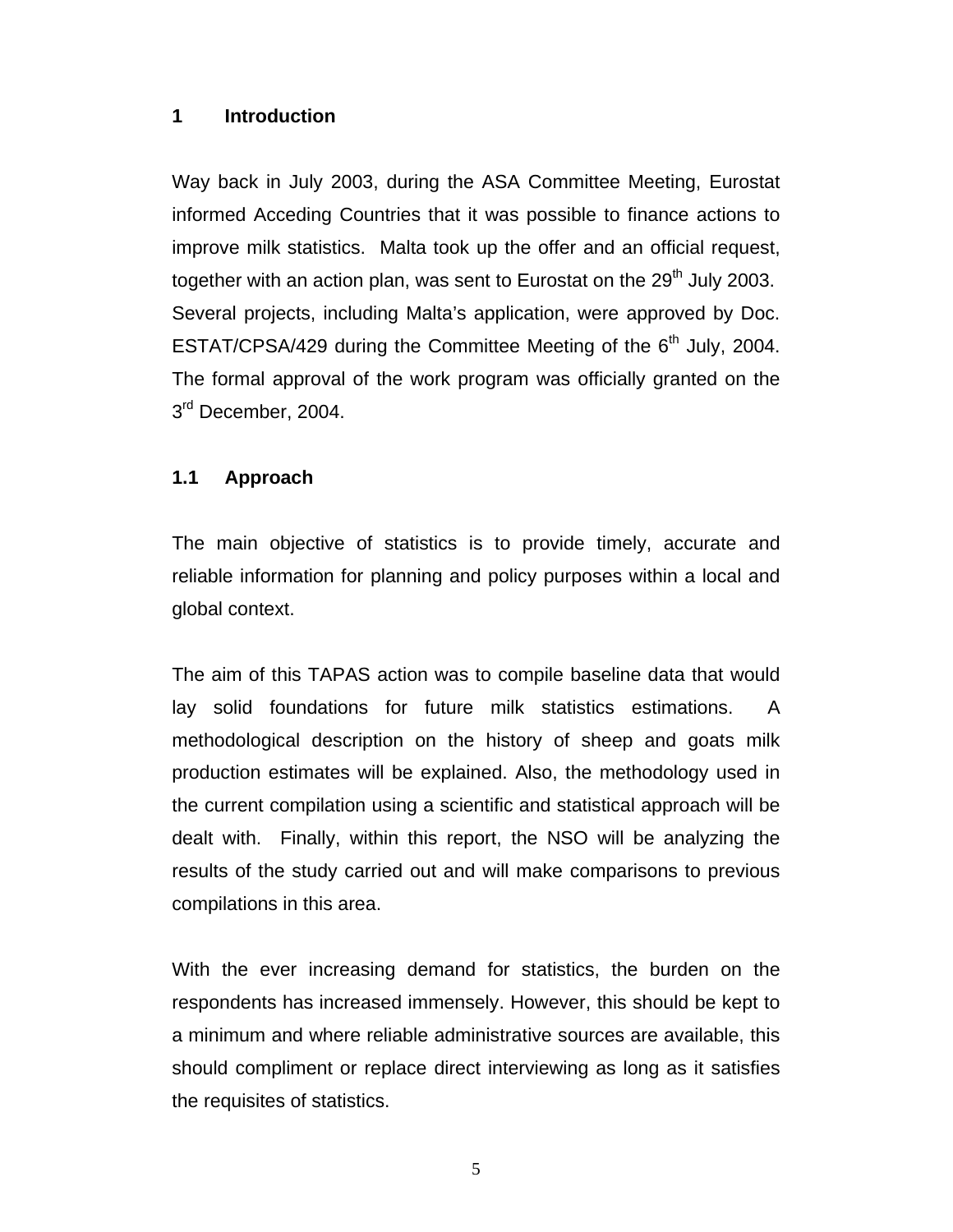#### **1.2 History on sheep and goats milk estimation**

The volume of production of milk from sheep and goats has always been based on estimations derived on the number of heads that have been recorded by the Department of Veterinary Services. This activity has always been accepted as being a backyard industry as more than half the holdings have less than 5 heads on the holding. However, the production of sheep and goats' milk for the production of cheeselets plays an important role in the context of traditional Maltese agriculture. Moreover, the contribution of sheep and goats cheese as a secondary activity within the frame work of the Economic Accounts for Agriculture (EAA Rev 1.1) amounts to approximately 5 per cent of the Output of the Agricultural Industry.

The production of cheeselets is considered as a secondary nonagricultural activity, due to the fact that inputs cannot be separated from the production of cheese and the production of milk. Another difficulty arises from the fact that, since the bulk of the production of milk is used for cheese, the sale of raw sheep and goats' milk is negligible, thus, the price for raw sheep and goats' milk is unattainable.

Since the sheep and goats milk production comes from holdings which are considered as a backyard industry, hardly any records on such production are kept. This can create problems during the compilation of the data.

Notwithstanding such difficulties, the Agriculture and Fisheries Unit, through TAPAS Action Plan, has carried out a survey on the production of sheep and goats milk to replace estimates that have been calculated with assistance from the Ministry of Agriculture.

6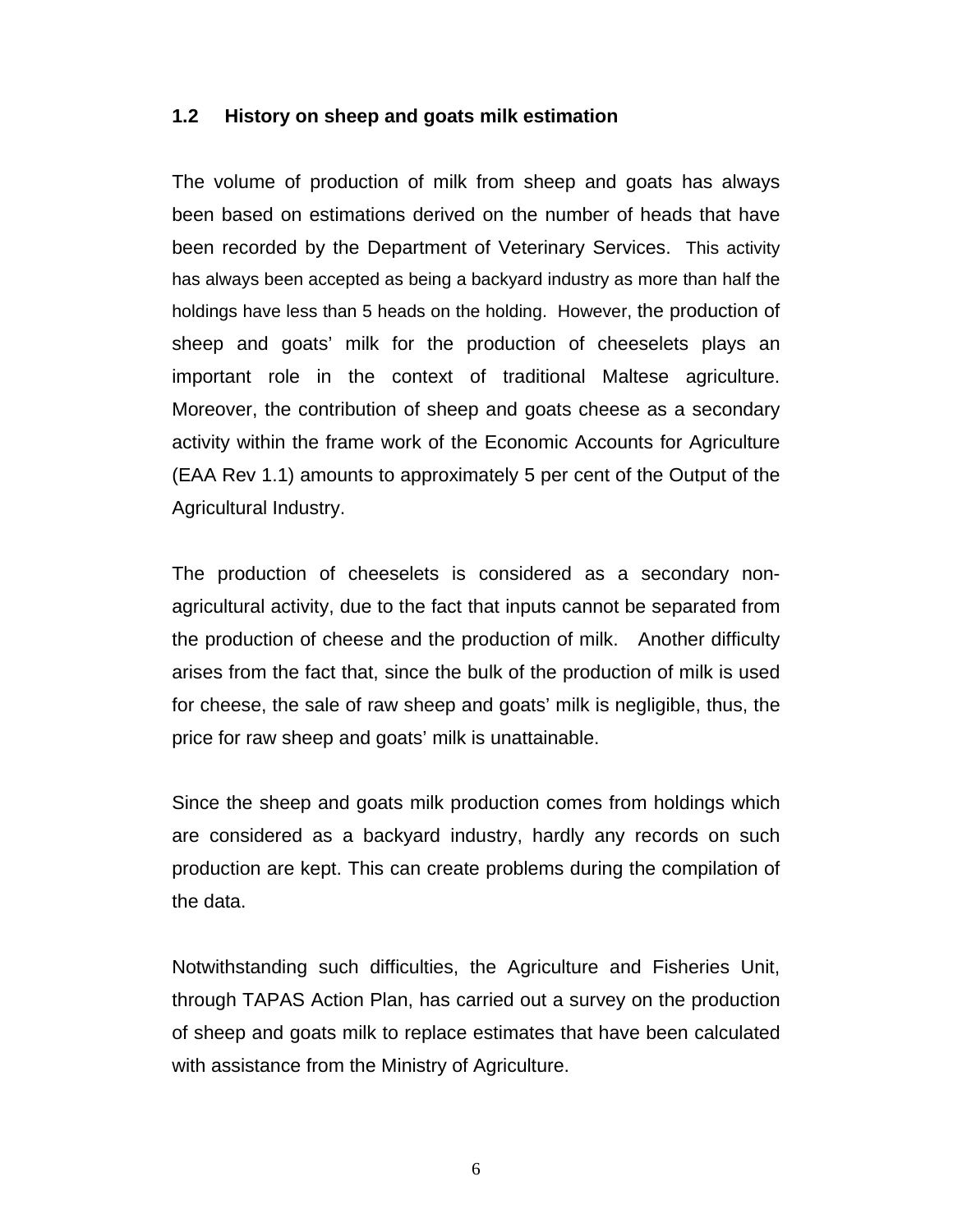# **2 Origin of data for the methodological study**

## **2.1 The sheep and goats annual livestock survey**

As from the year 2002, , in line with the Council Directive 93/25/EEC of 1<sup>st</sup> June 1993 a directive on statistical surveys to be carried out on *sheep and goat stocks,* the Agriculture and Fisheries Unit has been carrying out annual surveys on sheep and goats, with a census date being 1st December. The December 2004 survey established that just over 1,500 holdings had a total sheep and goat population of approximately 20,000 heads.

### **2.2 The role of the Veterinary services**

The Food and Veterinary Regulation Division within the Directorate of International and Legal Co-ordination of the Ministry of Rural Affairs and the Environment carries out regular inspections on all farms. For health reasons, it is compulsory to register sheep and goats and farms are visited twice a year where each ruminant is tested for brucellosis. All animals have identification tags and movements have to be approved by the Veterinary Services and records of all small ruminants are kept in a database.

Cheeselet sales must be accompanied by a certificate which satisfies the requisites and has to be approved by three different departments:-

- 1. The Veterinary Services, for registration and testing purposes.
- 2. Department of Agriculture, for management, hygiene and welfare.
- 3. Health Department, to certify that established standards are observed.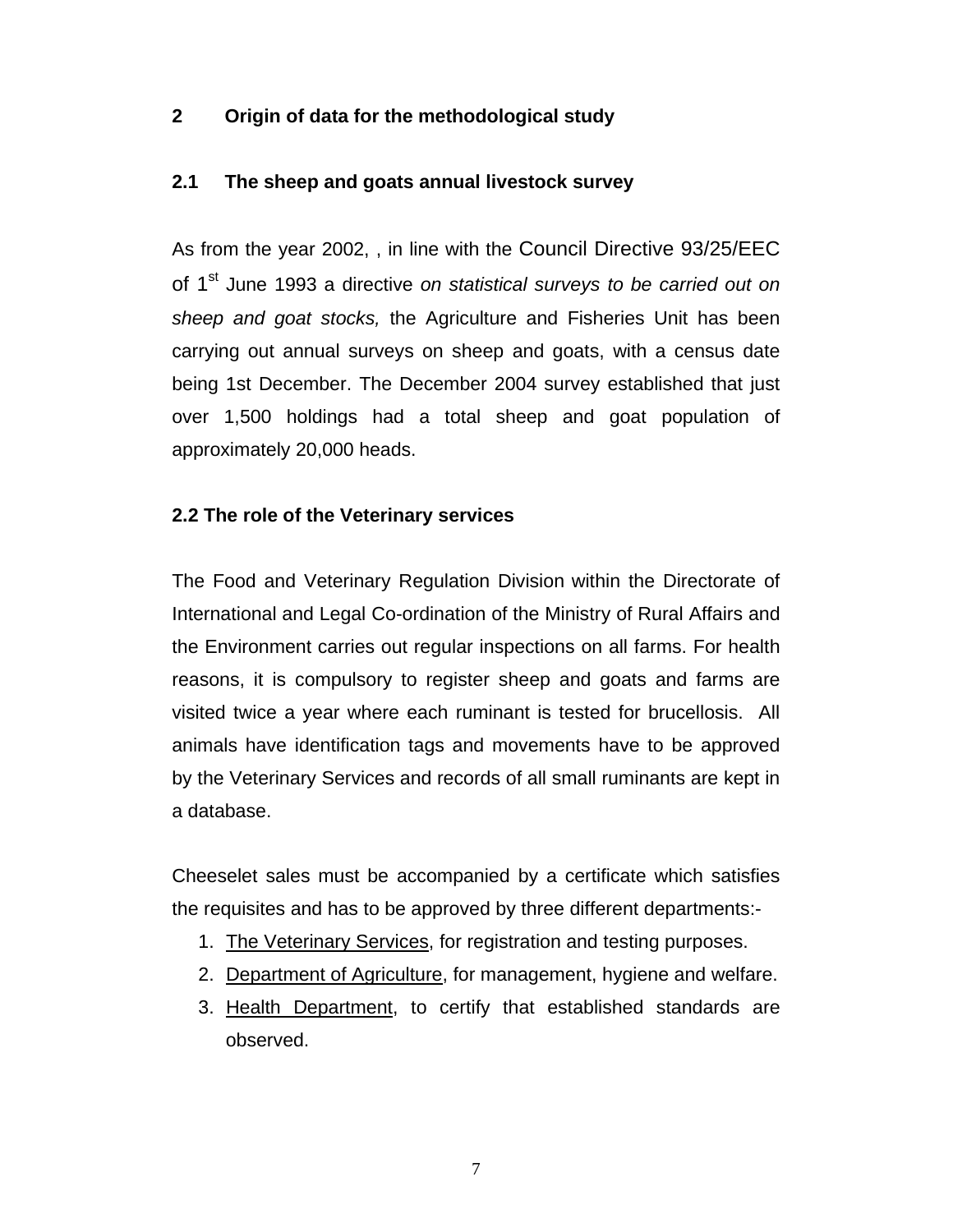The sheep and goat population has been stable for quite some time. This is due to the fact that male lambs and kids are slaughtered whilst the majority of female lamb and kids are reared to replace old stock. Experts from the Veterinary Regulation Division, and results from the surveys on sheep and goat stocks indicate that Sheep and Goats in Malta are mainly used for the production of milk. Approximately 95 per cent of all female ewes and over 80 per cent of all female goats are used for milk production.

#### **2.3 Sample design and methodology**

The Veterinary Services provided a list of small ruminants to the Agriculture and Fisheries Unit. This list was to be the base of the Tapas Action Plan, however, updates from the annual survey carried out in December 2004 sample survey, were also taken into account. The survey was kick started in January 2005.

Enumeration errors were minimized as only six (6) qualified staff were involved in the interviewing stage. The actual interviewing was carried out during the milking period which extends from October 2004 to April 2005.

The holdings were stratified according to herd sizes and region. The holdings which had both sheep and goats on the holding were stratified according to total number of sheep and goats on the holding.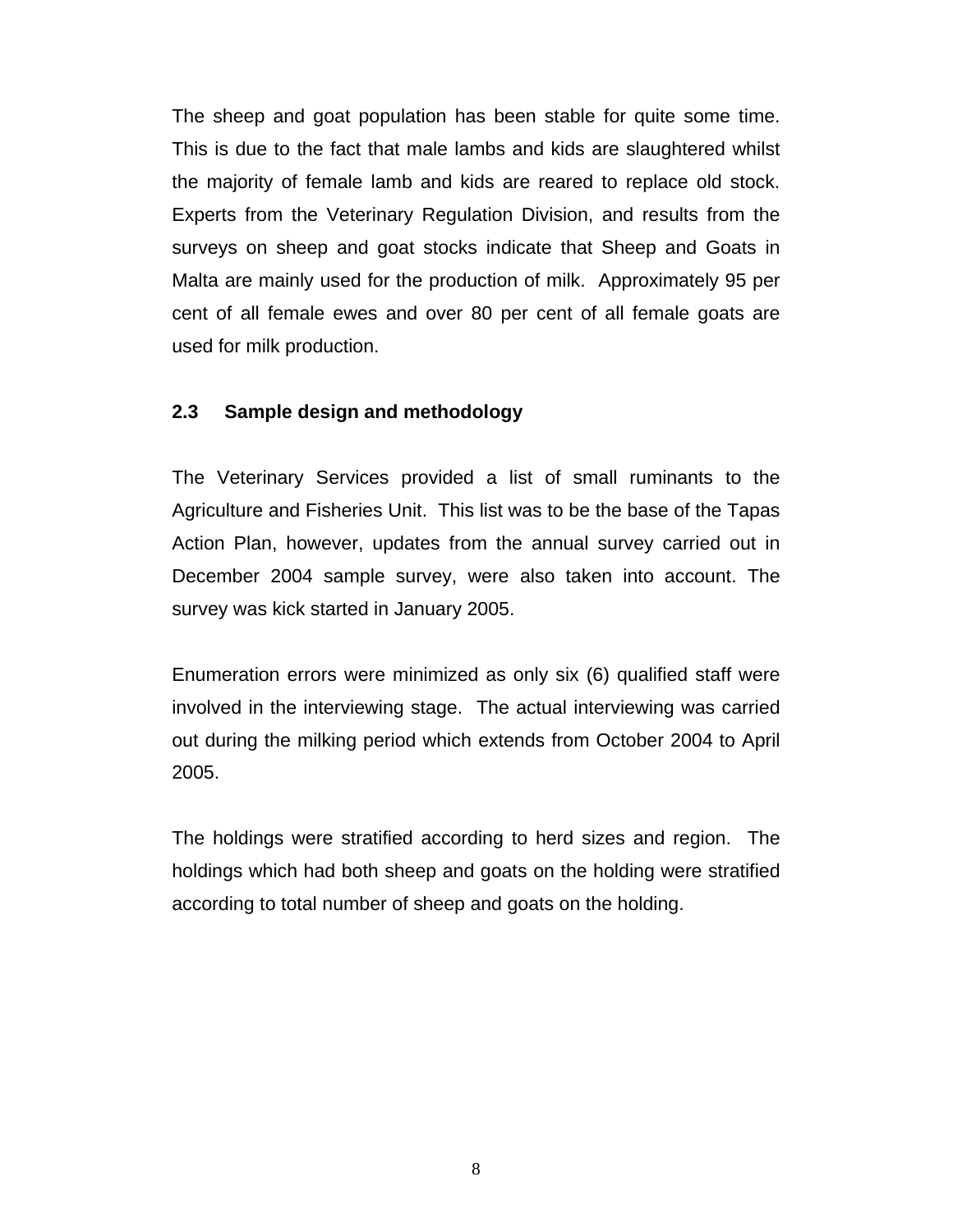| <b>Stratum</b> | <b>Region</b>   | <b>Herd</b> | <b>Number of</b> | <b>Total herd</b> |
|----------------|-----------------|-------------|------------------|-------------------|
|                |                 | size        | holdings         | size              |
| 1              | Malta           | $1 - 2$     | 176              | 287               |
| $\overline{2}$ | Malta           | $3-5$       | 251              | 973               |
| 3              | Malta           | $6-9$       | 216              | 1,560             |
| 4              | Malta           | $10 - 19$   | 186              | 2,480             |
| 5              | Malta           | 20-49       | 125              | 3,722             |
| 6              | Malta           | $>=50$      | 52               | 4,333             |
| 7              | Gozo and Comino | $1 - 2$     | 145              | 231               |
| 8              | Gozo and Comino | $3-5$       | 172              | 687               |
| 9              | Gozo and Comino | $6-9$       | 82               | 575               |
| 10             | Gozo and Comino | $10 - 19$   | 60               | 818               |
| 11             | Gozo and Comino | 20-49       | 57               | 1,813             |
| 12             | Gozo and Comino | $>=50$      | 30               | 2,756             |
| Total          |                 |             | 1,552            | 20,235            |

Table 1: Stratification of sheep and goat holdings by herd size

All holdings in strata 6 and 12 were exhaustively surveyed and no sampling procedures were undertaken in these strata. This was due to the fact that these are the larger holdings and sampling procedures in these strata would produce high variances. The sample in the remaining strata was stratified using the *square root allocation* method were the number of units are split into each strata according to the following formula:

$$
n_h = n \cdot \frac{\sqrt{N_h}}{\sum_{s=1}^{10} \sqrt{N_h}}
$$

Where:

*n* is the total amount of holdings surveyed in sampled strata *nh* is the amount of holdings to be surveyed in stratum h *N<sub>h</sub>* is the amount of holdings in the population stratum h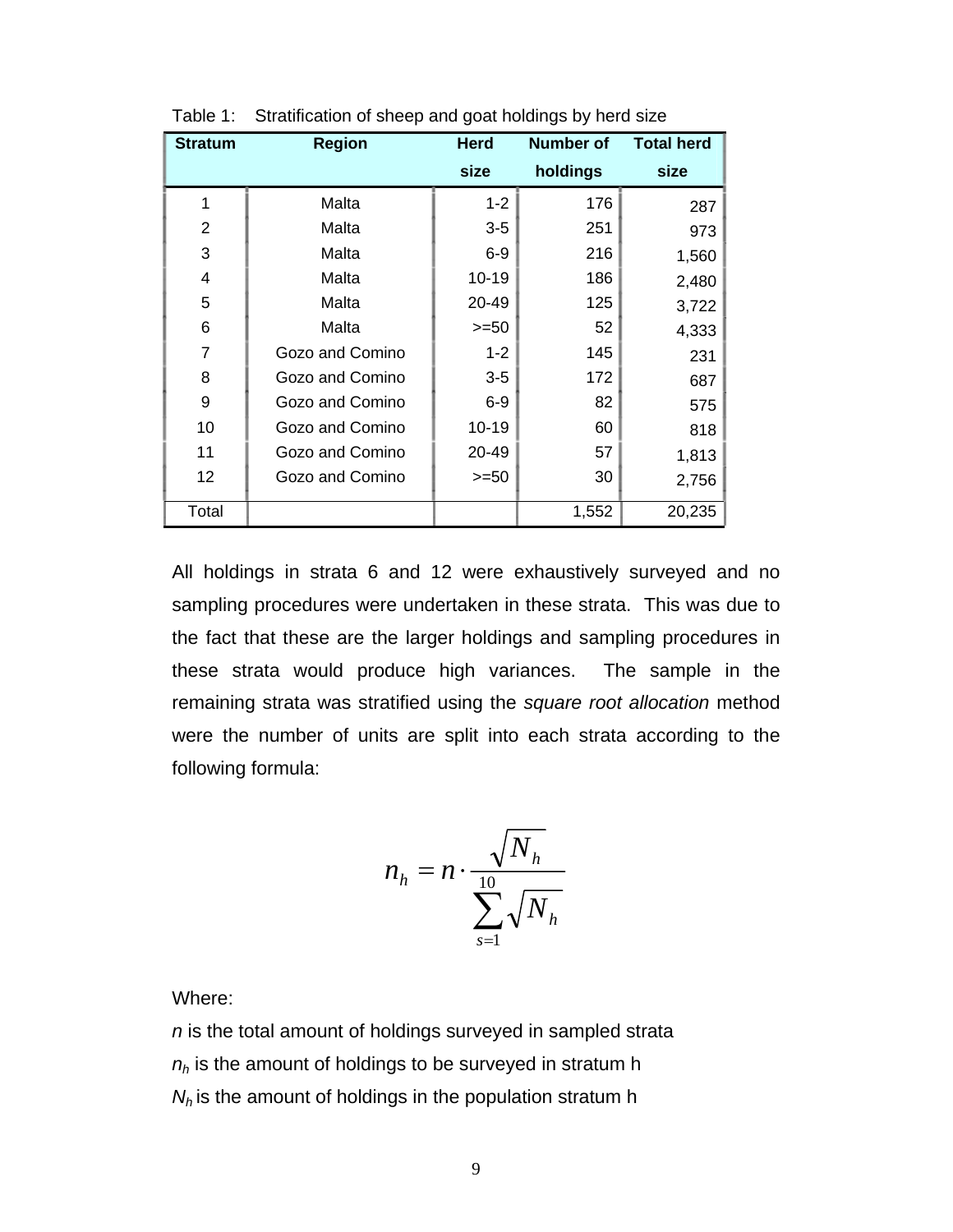#### *s* is the stratum number

The total sample size within the sampled strata was 500 holdings and the remaining 82 holdings in the exhaustively surveyed strata. Thus, the total initial sample size amounted to 582 holdings.

The square root allocation method was used so that the greater the units within a specific population stratum, the greater the units selected from that specific stratum. Using the above formula, the number of units to be surveyed within each stratum and their corresponding representative weights can be seen from the table below.

| <b>Stratum</b> | <b>Region</b>   | <b>Herd size</b> | <b>Number of</b><br>holdings | <b>Sample</b><br>size | Weight |
|----------------|-----------------|------------------|------------------------------|-----------------------|--------|
| 1              | Malta           | $1 - 2$          | 176                          | 56                    | 3.143  |
| $\overline{2}$ | Malta           | $3-5$            | 251                          | 67                    | 3.746  |
| 3              | Malta           | $6-9$            | 216                          | 62                    | 3.484  |
| 4              | Malta           | $10 - 19$        | 186                          | 58                    | 3.207  |
| 5              | Malta           | 20-49            | 125                          | 47                    | 2.660  |
| 6              | Malta           | $>= 50$          | 52                           | 52                    | 1.000  |
| 7              | Gozo and Comino | $1 - 2$          | 145                          | 51                    | 2.843  |
| 8              | Gozo and Comino | $3-5$            | 172                          | 56                    | 3.071  |
| 9              | Gozo and Comino | $6-9$            | 82                           | 38                    | 2.158  |
| 10             | Gozo and Comino | $10 - 19$        | 60                           | 33                    | 1.818  |
| 11             | Gozo and Comino | 20-49            | 57                           | 32                    | 1.781  |
| 12             | Gozo and Comino | $>=50$           | 30                           | 30                    | 1.000  |
| Total          |                 |                  | 1,552                        | 582                   |        |

|  |  |  |  | Table 2: Initial sample design and weighting using square root allocation method |
|--|--|--|--|----------------------------------------------------------------------------------|
|  |  |  |  |                                                                                  |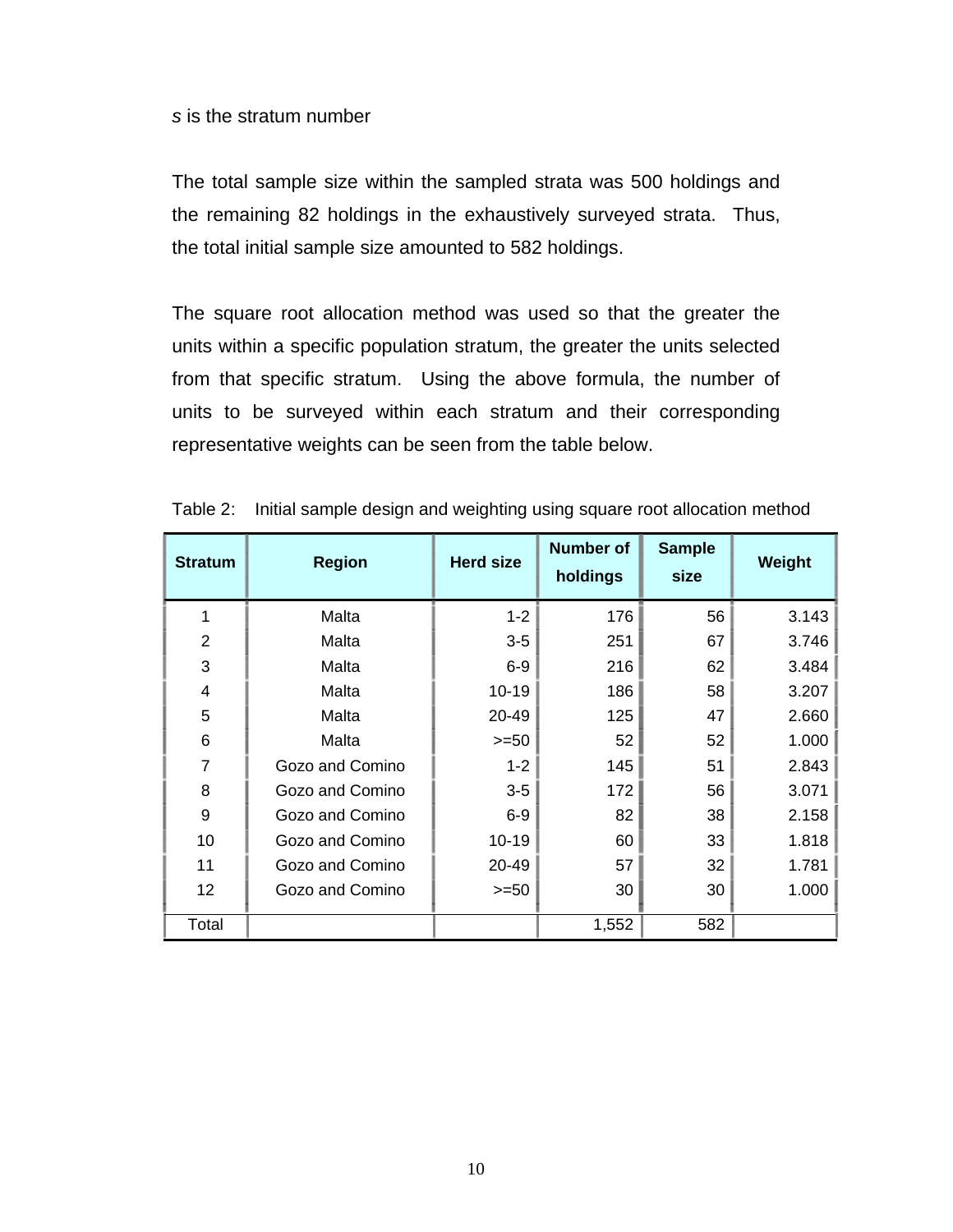#### **2.4 Enumeration and Interviewing**

All sampled holdings were interviewed by five 6 experienced officials, five (5) of them were NSO officials and one (1) from the Animal Husbandry Division, from the Ministry of Rural Affairs and the Environment. The survey was carried out during January and March, 2005. Interviewing was carried out after office hours as the majority of the holdings are part timers. On average, each interviewer handled 104 holdings.

The questionnaire was split into two parts – the first part related to sheep's milk production and the second part related to goats milk production. It should be noted that the breeds of sheep and goats were not classified, hence the production of the Total Milked Milk (TMM) is not linked to the breed.

The data collected from the holdings was compiled from the breeders personal experience and no milk recording was made. The NSO does not have milk recording equipment and the time to carry out the survey was limited. Basically, the total production Milked Milk (TMM) was arrived at by multiplying the milking animals by the daily yield and the number of days during the milking period.

$$
TP_i = \sum_{n=1}^n (MA_i \cdot ADY_i \cdot ND_i)
$$

Where:

i is the species type n is the number of farms with species i TP is the total milk production after suckling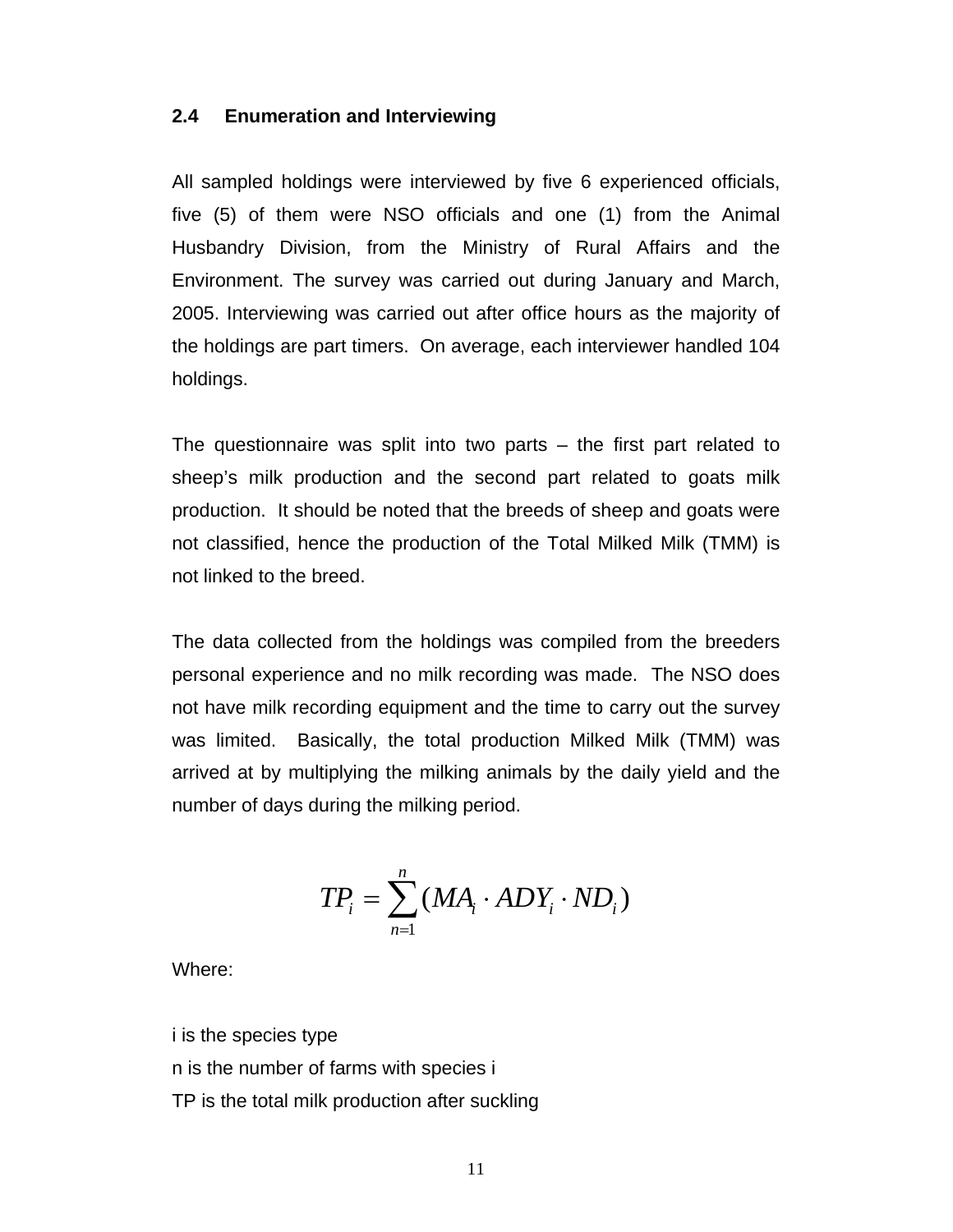MA is the number of milking animals

ADY is the average daily yield of milk per specie after suckling

ND is the average number of milking days after suckling

The following is the data recorded in the questionnaire:-

# Sheep

- 1. Number of milking sheep
- 2. Milking period
- 3. Average milk production per head
- 4. Milk usage

# **Goats**

- 1. Number of milking sheep
- 2. Milking period
- 3. Average milk production per head
- 4. Milk usage

The estimated interviewing time per holding was around 10 minutes. A copy of the questionnaire is included in the Annex.

# **2.5 Unit non-response**

In order to deal with unit non-response, post stratification of the actual units surveyed, was taken into consideration. Imputing of original data was not possible as no previous information on milk produced on the holding was available prior to this survey. A total of 523 holdings (89.9) per cent) out of 582 initially selected for the sample, were actually interviewed. The remaining 59 holdings could not be traced (See table 4).

The interviewed holdings were split as follows: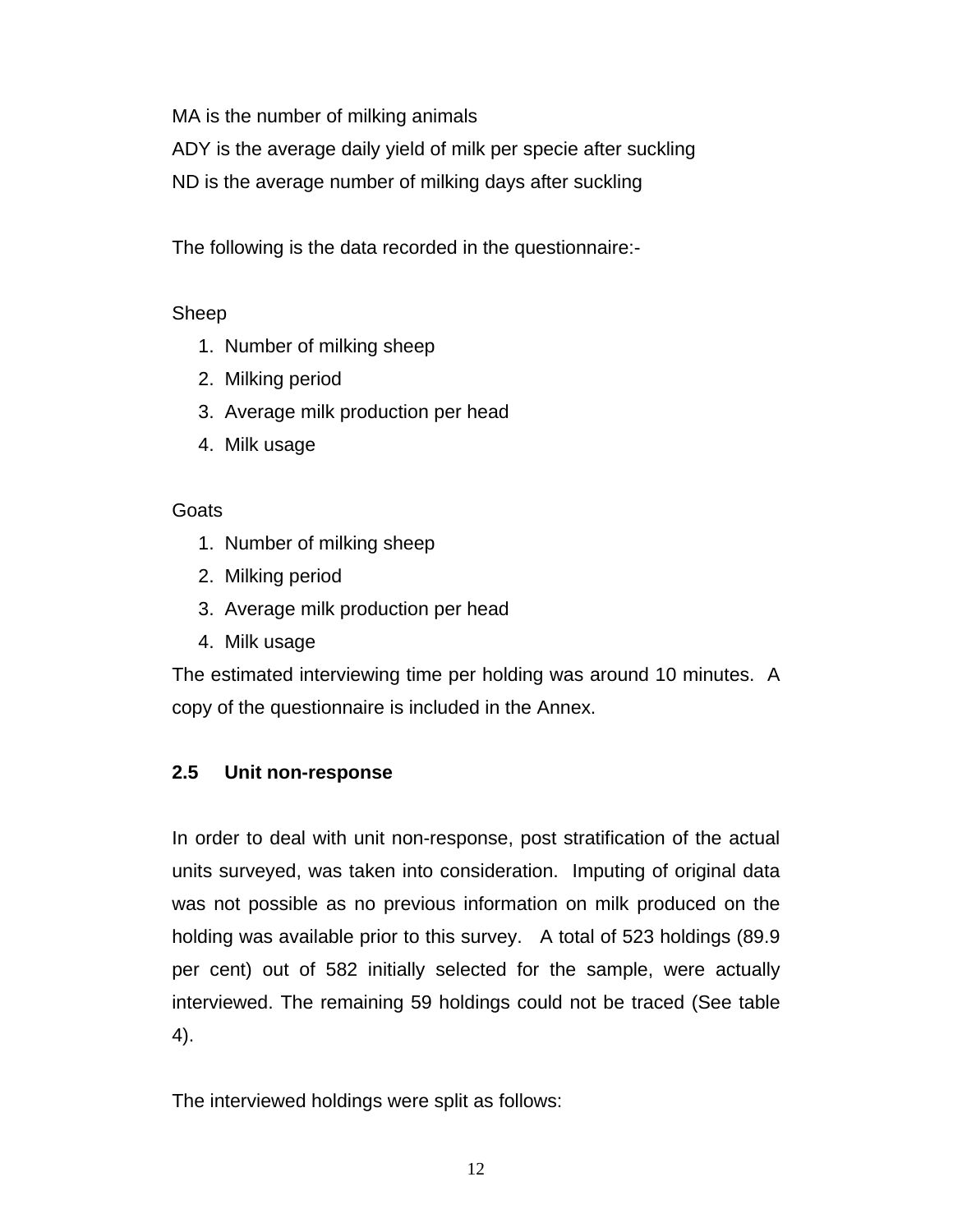| <b>Stratum</b> | <b>Region</b>   | <b>Herd</b><br>size | No of<br>holdings | <b>Final</b><br>sample | <b>Final</b><br>weight |
|----------------|-----------------|---------------------|-------------------|------------------------|------------------------|
| 1              | Malta           | $1 - 2$             | 176               | 49                     | 3.592                  |
| $\overline{2}$ | Malta           | $3 - 5$             | 251               | 59                     | 4.254                  |
| 3              | Malta           | $6-9$               | 216               | 55                     | 3.927                  |
| 4              | Malta           | 10-19               | 186               | 49                     | 3.796                  |
| 5              | Malta           | 20-49               | 125               | 46                     | 2.717                  |
| 6              | Malta           | $>=50$              | 52                | 49                     | 1.061                  |
| 7              | Gozo and Comino | $1 - 2$             | 145               | 44                     | 3.295                  |
| 8              | Gozo and Comino | $3-5$               | 172               | 51                     | 3.373                  |
| 9              | Gozo and Comino | $6-9$               | 82                | 34                     | 2.412                  |
| 10             | Gozo and Comino | 10-19               | 60                | 26                     | 2.308                  |
| 11             | Gozo and Comino | 20-49               | 57                | 32                     | 1.781                  |
| 12             | Gozo and Comino | $>=50$              | 30                | 29                     | 1.034                  |
| Total          |                 |                     | 1,552             | 523                    |                        |

Table 3: Final weighting of holdings actually surveyed

The response rate from each stratum can be seen from the table below.

| <b>Stratum</b> | <b>Region</b>   | <b>Herd size</b> | <b>Initial</b><br>sample | <b>Final</b><br>sample | %    |
|----------------|-----------------|------------------|--------------------------|------------------------|------|
| 1              | Malta           | $1 - 2$          | 56                       | 49                     | 87.5 |
| $\overline{2}$ | Malta           | $3-5$            | 67                       | 59                     | 88.1 |
| 3              | Malta           | $6-9$            | 62                       | 55                     | 88.7 |
| 4              | Malta           | 10-19            | 58                       | 49                     | 84.5 |
| 5              | Malta           | 20-49            | 47                       | 46                     | 97.9 |
| 6              | Malta           | >=50             | 52                       | 49                     | 94.2 |
| 7              | Gozo and Comino | $1 - 2$          | 51                       | 44                     | 86.3 |
| 8              | Gozo and Comino | $3-5$            | 56                       | 51                     | 91.1 |
| 9              | Gozo and Comino | $6-9$            | 38                       | 34                     | 89.5 |
| 10             | Gozo and Comino | $10 - 19$        | 33                       | 26                     | 78.8 |
| 11             | Gozo and Comino | 20-49            | 32                       | 32                     | 100  |
| 12             | Gozo and Comino | $>=50$           | 30                       | 29                     | 96.7 |
| Total          |                 |                  | 582                      | 523                    | 89.9 |

# Table 4 Distribution and response rate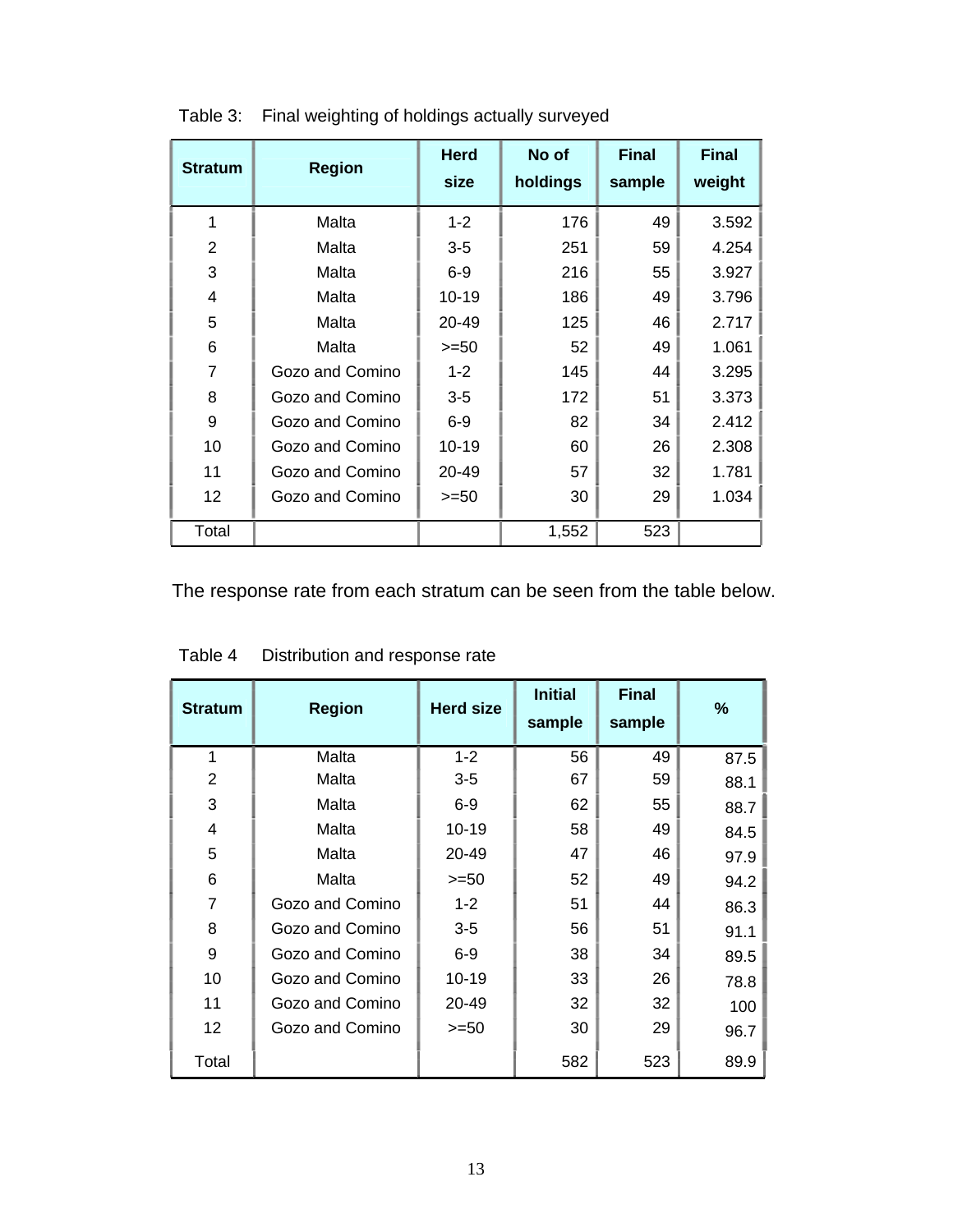#### **3 Results and Comparisons**

#### **3.1 Findings on structure of the holdings**

The key concern in the past has been whether the statistics used for EAA were of good quality. It is important that such a survey was carried out so as to establish a strong base for future estimations. The survey findings will serve to have a clear picture of the sheep and goats output.

The tables provide some insight on the results obtained on the sheep and goats milk production. During the annual December survey on sheep and goats, the total number of ewes and goats that have kidded, were recorded at 7,809 ewes and 3,282 goats. However, the 'Tapas Project' established that the total number of milking sheep and milking goats amounted to 7,541 and 2,663, respectively.

It is obvious that not all ewes and goats are intended for milking purposes. In fact, when comparing figures with the December 2004 survey, 96.6 per cent of all ewes are used for the production of milk whilst 81.1 per cent of all goats that have already kidded are intended for milk production. This may indicate that small holdings may have small ruminants as pets but these are still registered with the Department of Veterinary Services. Also, cull ewes and cull goats that have already kidded were recorded in the December annual survey.

There were 1,086 holdings that had milking sheep and 374 holdings had milking goats on the holding. It must be taken into consideration that not all sheep and goat holdings mentioned above are independent of each other, as a holding may have both species.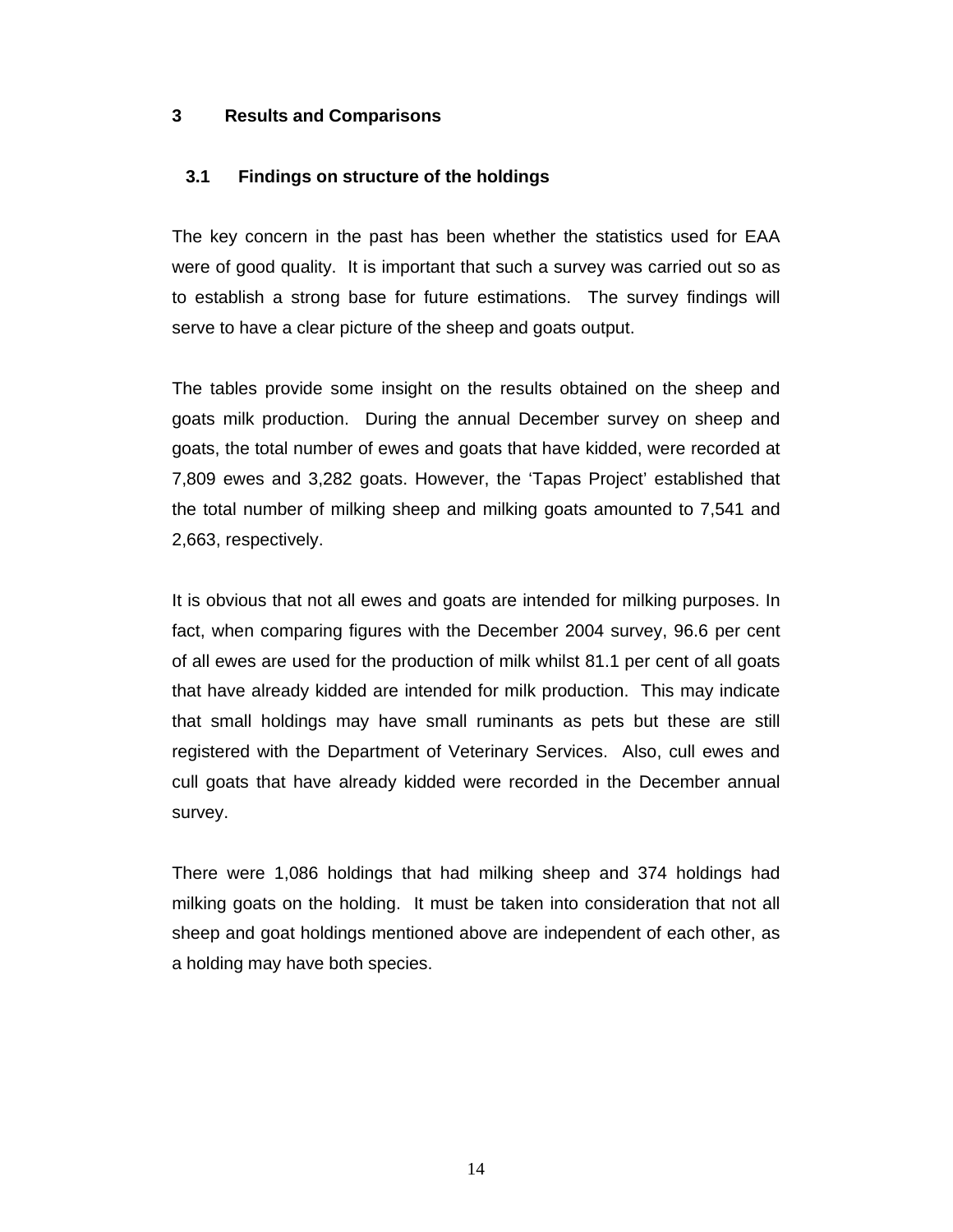

**Graph 1: Distribution of holdings by type of** 

# The herd structure of milk farms in Malta and Gozo is similar. The majority of the farms are quite small with 80.6 per cent of all holdings which have milking sheep have less than 10 heads. These farms produce milk for the production of cheeselets for their own use. There are only 19 holdings having more than 50 milking sheep.

| <b>Region</b>      | <b>Milking</b><br>sheep | <b>Holdings</b> | <b>Milking</b><br>sheep | <b>Total milk</b><br>production | <b>Milk for</b><br>cheeslets | Average<br>yield |
|--------------------|-------------------------|-----------------|-------------------------|---------------------------------|------------------------------|------------------|
|                    | <b>No</b>               | <b>No</b>       | <b>No</b>               | Ltr                             | Ltr                          | Ltr              |
|                    | $1 - 9$                 | 524             | 1,626                   | 241,161                         | 213,891                      | 148.3            |
|                    | 10-49                   | 123             | 2,225                   | 412,285                         | 380,195                      | 185.3            |
| Malta              | $>=50$                  | 7               | 559                     | 136,400                         | 136,400                      | 243.9            |
|                    | Total                   | 654             | 4,410                   | 789,845                         | 730,486                      | 179.1            |
|                    | $1 - 9$                 | 351             | 885                     | 138,213                         | 130,999                      | 156.2            |
|                    | 10-49                   | 69              | 1,398                   | 357,401                         | 354,382                      | 255.7            |
| Gozo and<br>Comino | $>=50$                  | 12              | 849                     | 244,141                         | 244,141                      | 287.6            |
|                    | Total                   | 432             | 3,131                   | 739,755                         | 729,521                      | 236.2            |
| Malta and Gozo     |                         | 1,086           | 7,541                   | 1,529,600                       | 1,460,007                    | 202.8            |

Table 5: Total milk production by herd size of milking sheep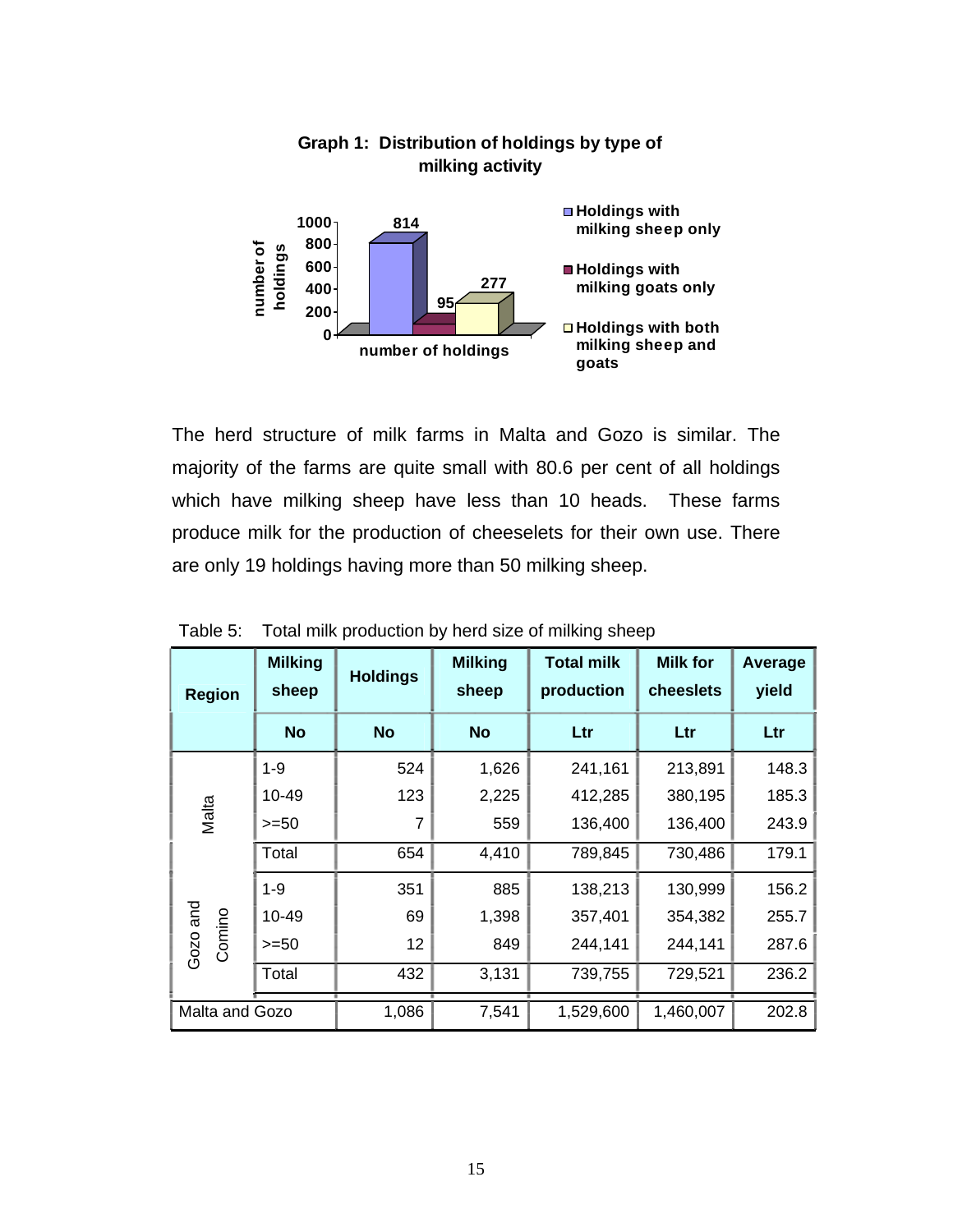| <b>Region</b>      | <b>Milking</b><br>goats | <b>Holdings</b> | <b>Milking</b><br>goats | <b>Total milk</b><br>production | <b>Milk for</b><br>cheeslets | Average<br>yield |
|--------------------|-------------------------|-----------------|-------------------------|---------------------------------|------------------------------|------------------|
|                    | <b>No</b>               | <b>No</b>       | <b>No</b>               | Ltr                             | Ltr                          | Ltr              |
|                    | $1 - 9$                 | 181             | 507                     | 114,266                         | 64,575                       | 225.3            |
|                    | 10-49                   | 44              | 765                     | 192,301                         | 154,394                      | 251.4            |
| Malta              | $>=50$                  | 4               | 291                     | 98,460                          | 48,576                       | 338.7            |
|                    | Total                   | 228             | 1,563                   | 405,027                         | 267,545                      | 259.2            |
|                    | $1 - 9$                 | 116             | 316                     | 82,087                          | 52,879                       | 259.9            |
|                    | 10-49                   | 25              | 405                     | 183,254                         | 123,876                      | 452.4            |
| Gozo and<br>Comino | $>=50$                  | 6               | 379                     | 153,737                         | 65,748                       | 405.1            |
|                    | Total                   | 146             | 1,100                   | 419,078                         | 242,503                      | 380.9            |
| Malta and Gozo     |                         | 374             | 2,663                   | 824,105                         | 510,048                      | 309.4            |

Table 6: Total milk production by herd size of milking goats

# **3.2 Findings on milk production**

The survey results show that a total of 1,529,600 Litres of Sheep's Total Milked Milk and 824,105 Litres of Goat's Total Milked Milk was produced during the season.

It has been established that 1,460,007 litres (95.5 per cent) of all milk produced by milking sheep is used for the production of cheeselets, 63,447 litres (4.1 per cent) was used for own consumption and the remaining 6,144 litres (0.4 per cent) was used for feeding lambs. No sheep's milk is passed to the dairies.

The goat's milk production has different usage channel patterns. While, the bulk of production, 510,048 litres (61.9 per cent) is used for cheese making, a total of 153,442 litres (18.6 per cent) was sent to the dairies for the production of drinking milk (this figure is consistent with estimates supplied by national dairy on intake of goats milk). A total of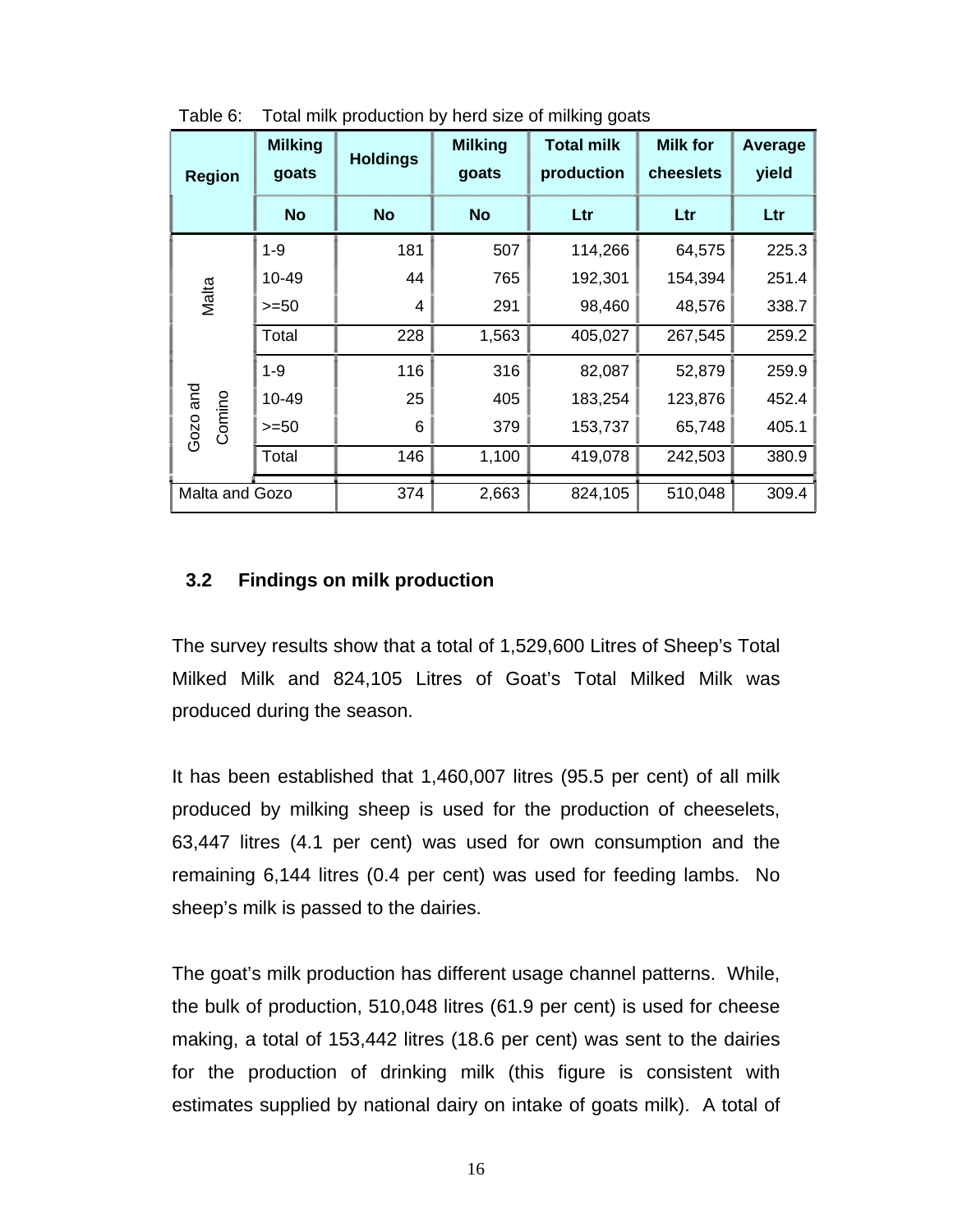85,588 litres (10.4 per cent) was utilised for feeding purposes and the remaining 75,027 litres were for 'own consumption'.

From the report, it has also been confirmed that the milk production from sheep and goats is mainly intended for cheese production and only a small percentage actually goes to the market as raw milk.

| <b>Region</b>      | <b>Herd size</b><br>of milking<br>sheep | <b>Total milk</b><br>production | <b>Milk for</b><br>cheeslets | <b>Drinking</b><br>milk | <b>Milk for</b><br>feed ** |
|--------------------|-----------------------------------------|---------------------------------|------------------------------|-------------------------|----------------------------|
|                    | <b>No</b>                               | Ltr                             | Ltr                          | Ltr                     | Ltr                        |
|                    | $1 - 9$                                 | 241,161                         | 213,891                      | 26,958                  | 311                        |
|                    | 10-49                                   | 412,285                         | 380,195                      | 26,919                  | 5,171                      |
| Malta              | $>=50$                                  | 136,400                         | 136,400                      |                         |                            |
|                    | Total                                   | 789,845                         | 730,486                      | 53,877                  |                            |
|                    | $1 - 9$                                 | 138,213                         | 130,999                      | 7,213                   |                            |
|                    | 10-49                                   | 357,401                         | 354,382                      | 2,357                   | 662                        |
| Gozo and<br>Comino | $>=50$                                  | 244,141                         | 244,141                      |                         |                            |
|                    | Total                                   | 739,755                         | 729,521                      | 9,570                   |                            |
| Malta and Gozo     |                                         | 1,529,600                       | 1,460,007                    | 63,447                  | 6,144                      |

Table 7: Utilisation of sheep's milk production by herd size

\*\* *'Milk for feed' is milk mainly used as feed for calves*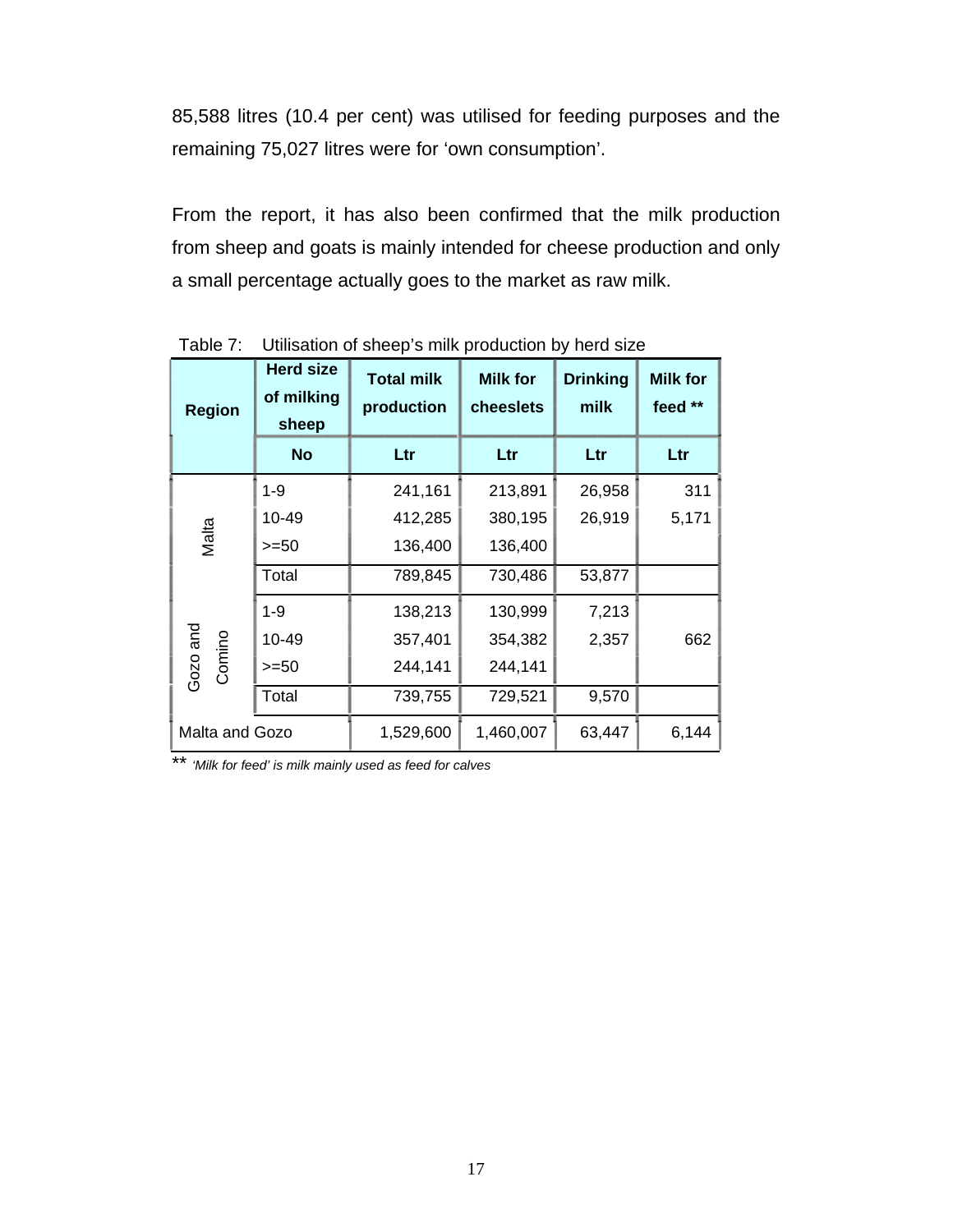| <b>Region</b>      | <b>Herd size</b><br>of milking<br>goats | <b>Total milk</b><br>production | <b>Milk for</b><br>cheeslets | <b>Drinking</b><br>milk | <b>Milk for</b><br>dairies | <b>Milk for</b><br>feed ** |
|--------------------|-----------------------------------------|---------------------------------|------------------------------|-------------------------|----------------------------|----------------------------|
|                    | <b>No</b>                               | Ltr                             | Ltr                          | Ltr                     | Ltr                        | Ltr                        |
|                    | $1 - 9$                                 | 114,266                         | 64,575                       | 41,917                  |                            | 7,774                      |
|                    | 10-49                                   | 192,301                         | 154,394                      | 6,674                   |                            | 31,233                     |
| Malta              | $>=50$                                  | 98,460                          | 48,576                       |                         | 33,575                     | 16,310                     |
|                    | Total                                   | 405,027                         | 267,545                      | 48591                   | 33,575                     | 55,317                     |
|                    | $1 - 9$                                 | 82,087                          | 52,879                       | 23,536                  |                            | 5,672                      |
|                    | 10-49                                   | 183,254                         | 123,876                      | 2,900                   | 56,478                     |                            |
| Gozo and<br>Comino | $>=50$                                  | 153,737                         | 65,748                       |                         | 63,389                     | 24,599                     |
|                    | Total                                   | 419,078                         | 242,503                      | 26436                   |                            | 30,271                     |
| Malta and Gozo     |                                         | 824,105                         | 510,048                      | 75,027                  | 153,442                    | 85,588                     |

Table 8: Utilisation of goats's milk production by herd size

\*\* *'Milk for feed' is milk mainly used as feed for calves* 

Whilst goat's milk for own consumption is mainly found on the small herds, the supply of goats milk to dairies is found on the professional holdings. On the other hand, milk for feed, is mainly found on the large holdings where producers use it as feed to other animals, mainly calves.

#### **3.3 Comparison with administrative sources**

Prior to the survey, production estimates were compiled from data provided by the Ministry of Rural Affairs and the Environment. The aim of the survey was to ascertain whether the administrative sources available to the NSO are in fact a reliable source of information on sheep and goats milk production that may be used with the Economic Accounts for Agriculture.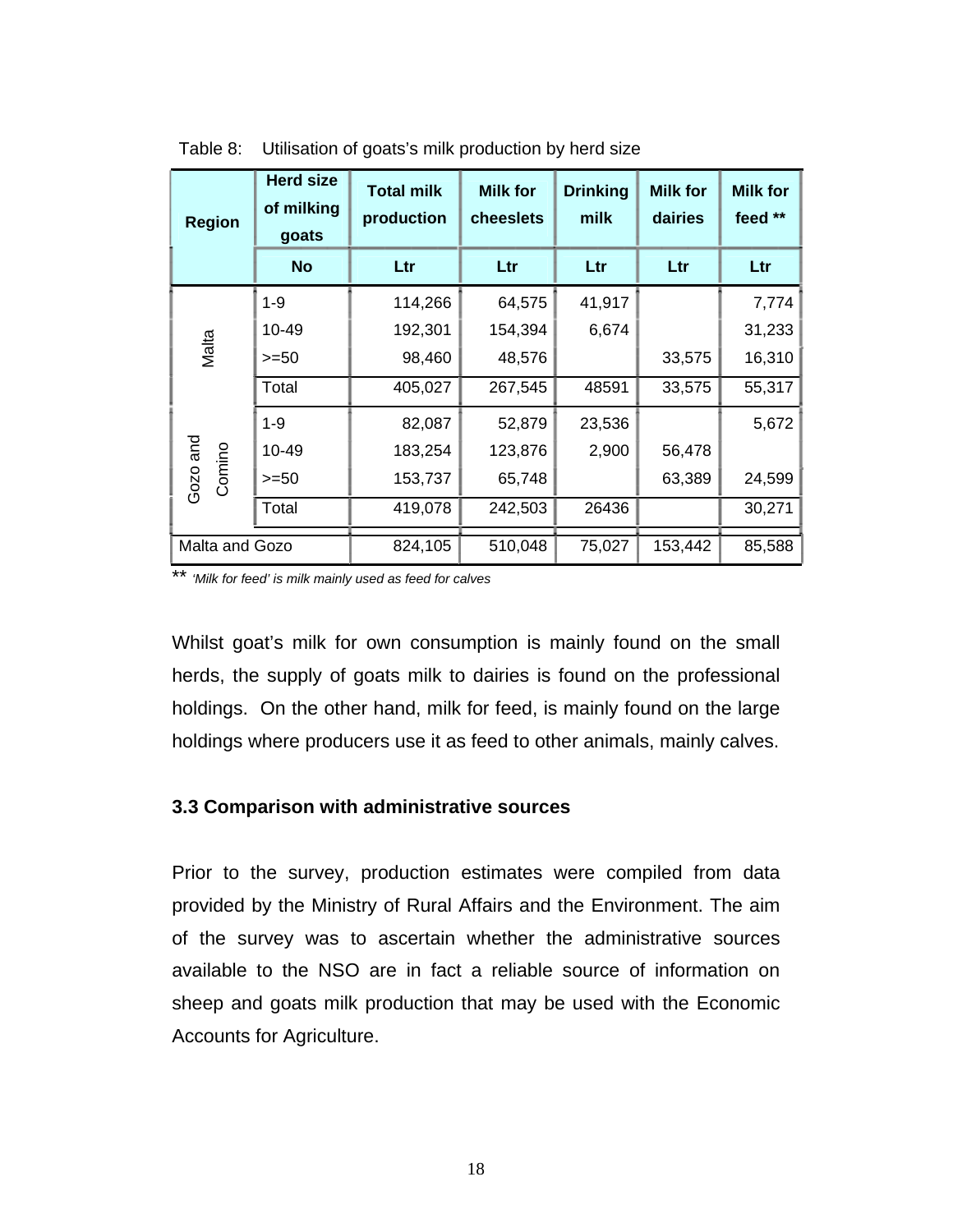The table below compares the data that is provided by the Department of Agriculture in comparison with the data obtained from the Tapas survey.



Graph 2: Comparison of sheep and goats milk production

It is evident that previous estimations were overstated and this was due to overestimations in the female population and in milk yields provided by Department of Agriculture.

From the table below estimated figures for milking females by the Department of Agriculture would amount to 10,315 milking sheep and 3,663 milking goats. These are considerably different when compared to the 7,541 milking sheep and 2,663 milking goats found in the 'TAPAS' survey.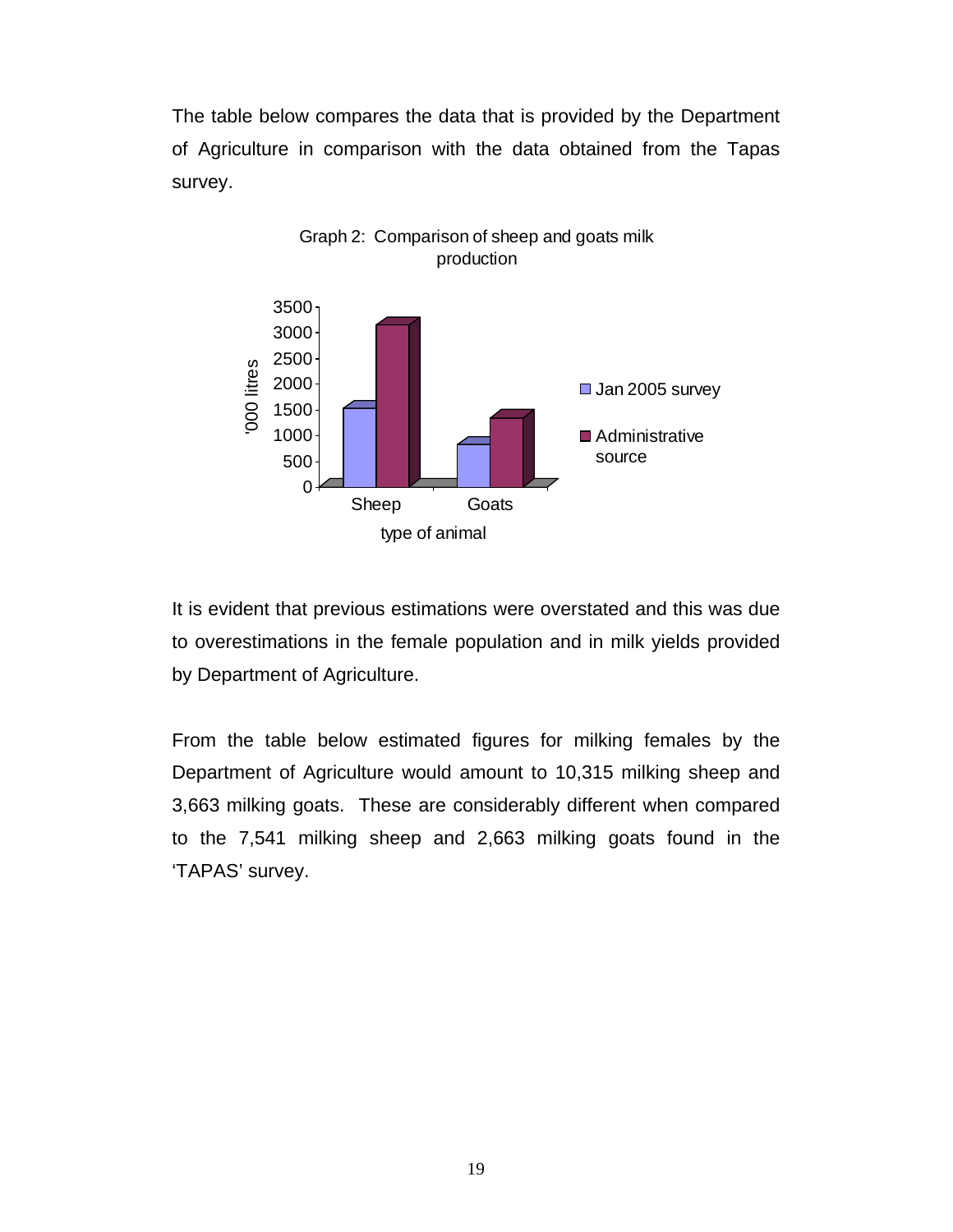

Graph 3: Comparison of milking sheep and milking goats

 $\Box$  Jan 2005 survey  $\Box$  Administrative source

Although administrative sources may give accurate information in some activities, it was not the case with the milk production of small ruminants. Administrative sources are mainly used to limit the burden on respondents. The milk survey just undertaken seems to provide a more realist scenario of the milk production by sheep and goats in Malta.

#### **4 Conclusion**

This study concludes that the administrative data previously used in the compilation of the Economic Accounts for Agriculture should be replaced by the results from the 'TAPAS' milk survey. Whereas, the data obtained from the Department of Agriculture was compiled through expert officials at the Department of Agriculture, the data compiled from the survey is obtained directly from the breeders, using a stratified sample.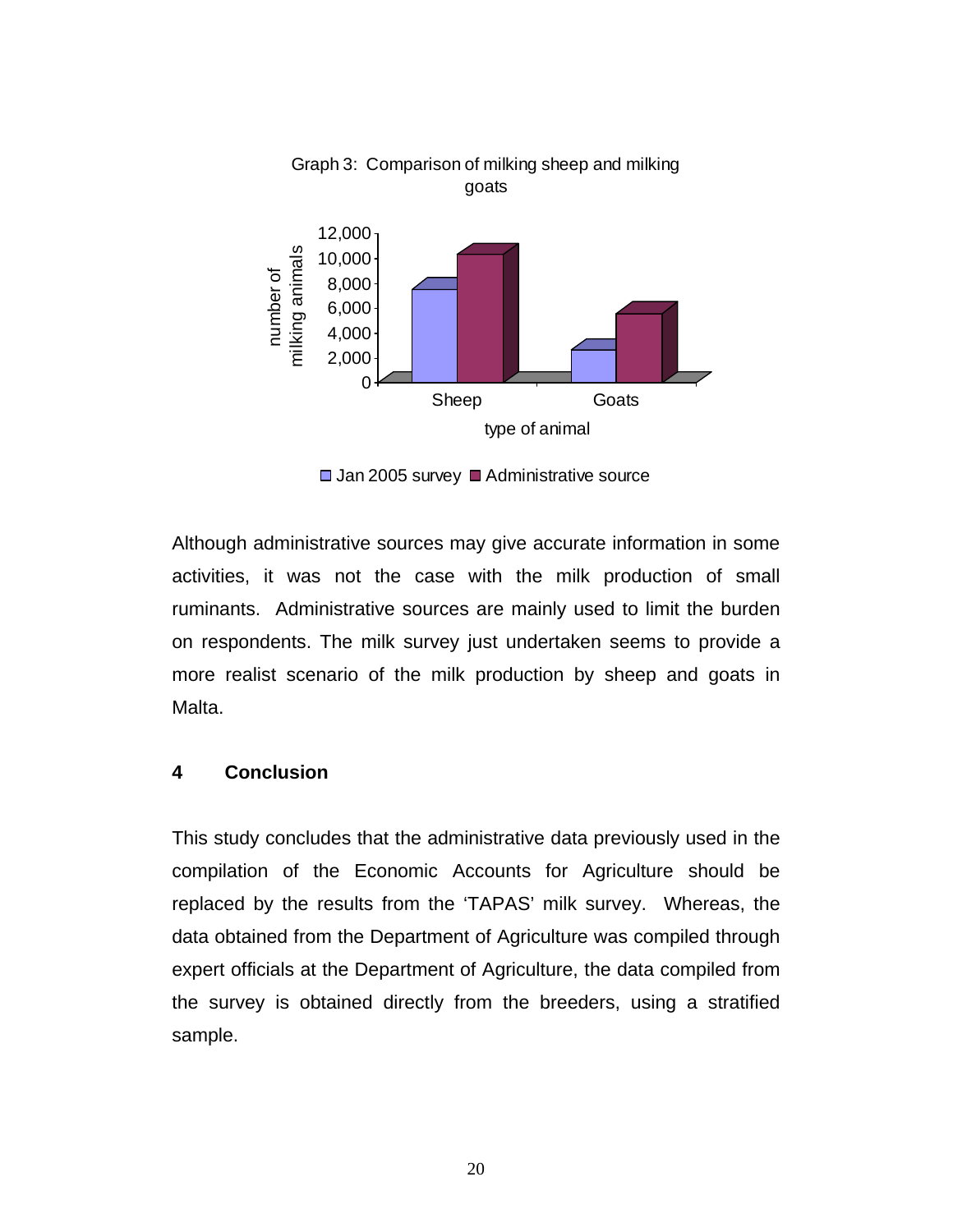The TAPAS action plan has aided the NSO in compiling data that will ensure data of better quality. The resultant survey will also have a positive effect on the compilation of the Economic Accounts for Agriculture and also on the compilation of the National Accounts.

**Annex 1: Questionnaire**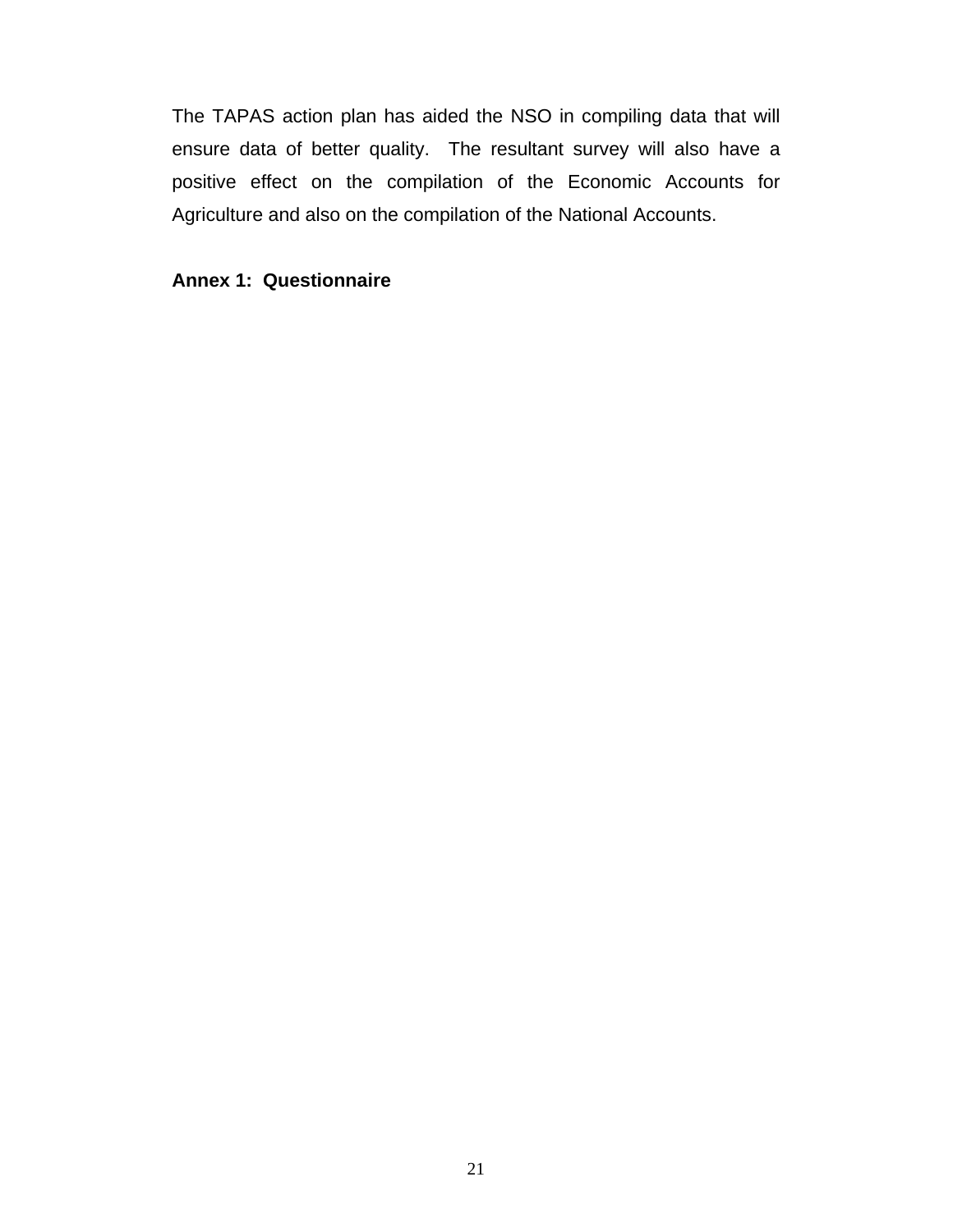

# Produzzjoni tal-halib tan-naghag u l-moghoż

| <b>NSO Reference</b>              |  |
|-----------------------------------|--|
| Mr/Mrs/Ms/Messrs                  |  |
| Dar Nru / Isem<br>House No / Name |  |
| Triq<br><b>Street</b>             |  |
| Lokalita'<br>Locality             |  |

| Enumeratu<br><b>TEnumerator</b> |  |
|---------------------------------|--|
| Data<br>Date                    |  |

| lbdel fejn japplika<br><sub>Change where applicable</sub> | Mr/Mrs/Ms/Me<br><b>SSrS</b>       |  |
|-----------------------------------------------------------|-----------------------------------|--|
|                                                           | Dar Nru / Isem<br>House No / Name |  |
|                                                           | Trig<br><b>Street</b>             |  |
|                                                           | Lokalita'<br>Locality             |  |

# *PRO{ETT TAPAS - Produzzjoni tal-]alib tan-nag]a[ u l-mo[]o\*

**TAPAS PROJECT -** Production of Sheep and Goats' milk

# *2004/2005*

**It-tag]rif qieg]ed jintalab bis-setg]a ta' l-Att XXIV ta' l-2000 li waqqaf l-AwtoritaÏ ta' l-Istatistika ta' Malta. Din l-informazzjoni tintu\a biss g]al skop ta' [bir ta' statistika u anali\i. Hemm kontemplati penalitajiet amministrattivi f'ka\ ta' nuqqas ta' koperazzjoni u dikjarazzjonijiet foloz** 

> Supply of data is compulsory under the Malta Statistics Authority Act XXIV 2000. Data will be used for statistical purposes only. Refusal or false declarations may incur penalties.

#### **KUNFIDENZJALI WARA LI JIMTELA**

CONFIDENTIAL AFTER FILLED IN

 Firma *Signature* 





Nru Tel *Tel No.*

### Agriculture and Fisheries Unit Lascaris, Valletta CMR 02, Malta *Tel: +356 25 997 529 Fax: +356 21 249 841*

*nso@gov.mt, http://www.nso.gov.mt*



Nru Karta ta' l-IdentitaÏ *Id Card No.*